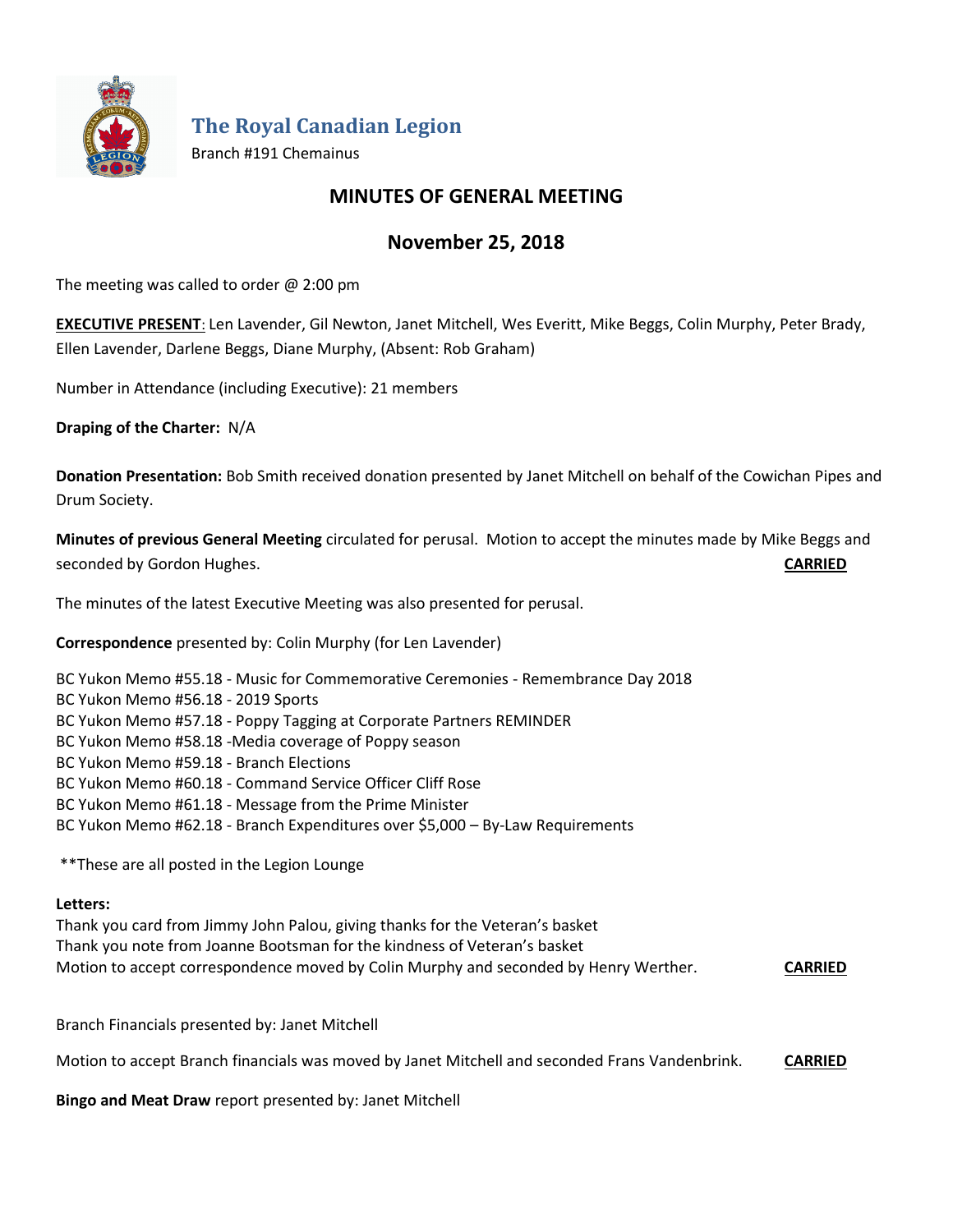Reconciled **Bingo** Bank balance as of **31 Oct 18** was **7,433.69**. The branch has given out 10,809.75 in donations from Bingo. Meat Draw Bank balance as of **31 Oct 18** was **10,513.18**. The branch has given 6,279.10 in donations from here. Complete statements are available.

A motion was made by Janet Mitchell to accept the Bingo and Meat Draw reports seconded by Darlene Beggs.

|                                                                                         | <b>CARRIED</b> |
|-----------------------------------------------------------------------------------------|----------------|
| <b>Donations Presented by Janet Mitchell</b>                                            |                |
| Remembrance Day SUE-\$1625.00 from Poppy motioned by Janet and Seconded by Don Gatward. | <b>CARRIED</b> |
|                                                                                         |                |
| Fuller Lake Skating Club - \$1000.00 from Bingo                                         |                |
| Little Town Christmas - \$1000.00 from Bingo                                            |                |
| Chemainus Crofton Community Schools' Association - \$2200.00 from Meat Draw             |                |
| Neighbourhood House Christmas Hamper - \$1500.00 from Meat Draw                         |                |
| Harvest House Food Bank - \$1500.00 from Meat Draw                                      |                |
| Harvest House Christmas Hamper - \$1000.00 from Bingo                                   |                |
| Cowichan Valley Highland Dance Association - \$500.00 from Meat Draw                    |                |
| Cowichan Neighbourhood House Youth Program - \$1200.00 from Meat Draw                   |                |
|                                                                                         |                |

Motioned by Janet Mitchell and seconded by Gil Newton **CARRIED**

## **COMMITTEE REPORTS**

#### **Membership** presented by Darlene Beggs

The following new and transferring applicants are presented for membership to the Branch:

- Brian Simpson Ordinary Transfer In
- Norman Thompson Ordinary
- Robert Johns Associate
- Douglas Campbell Associate
- Michael Sherwood Associate
- Heather Andrews Associate
- Geoffery Backman Ordinary
- Kelly Heslop **-** Ordinary
- Doris Hyde **-** Affiliate
- Robert Mair **Franch According Contains According Contains Contains Contains Contains Contains Contains Contains**

Motioned by Darlene Beggs and seconded by Wes Everitt to accept these new members. **CARRIED**

**PRO** presented by Colin Murphy – Nil Report

**Ways and Means** presented by Ellen Lavender: Ellen reported the following events:

Nov 3 – Vets Dinner in hall 65 vets and spouse/caregivers as well as 12 guests and 9 volunteers,

Nov 11 – After the Celebration at Cenotaph the Hall was full for the soup and buns, as well as the camaraderie. The entertainment was enjoyed as much as the soup.

Nov 17 – We catered to a Celebration of Life for 70 people.

Nov 24 – The Hall is rented for a Birthday Party, no catering required.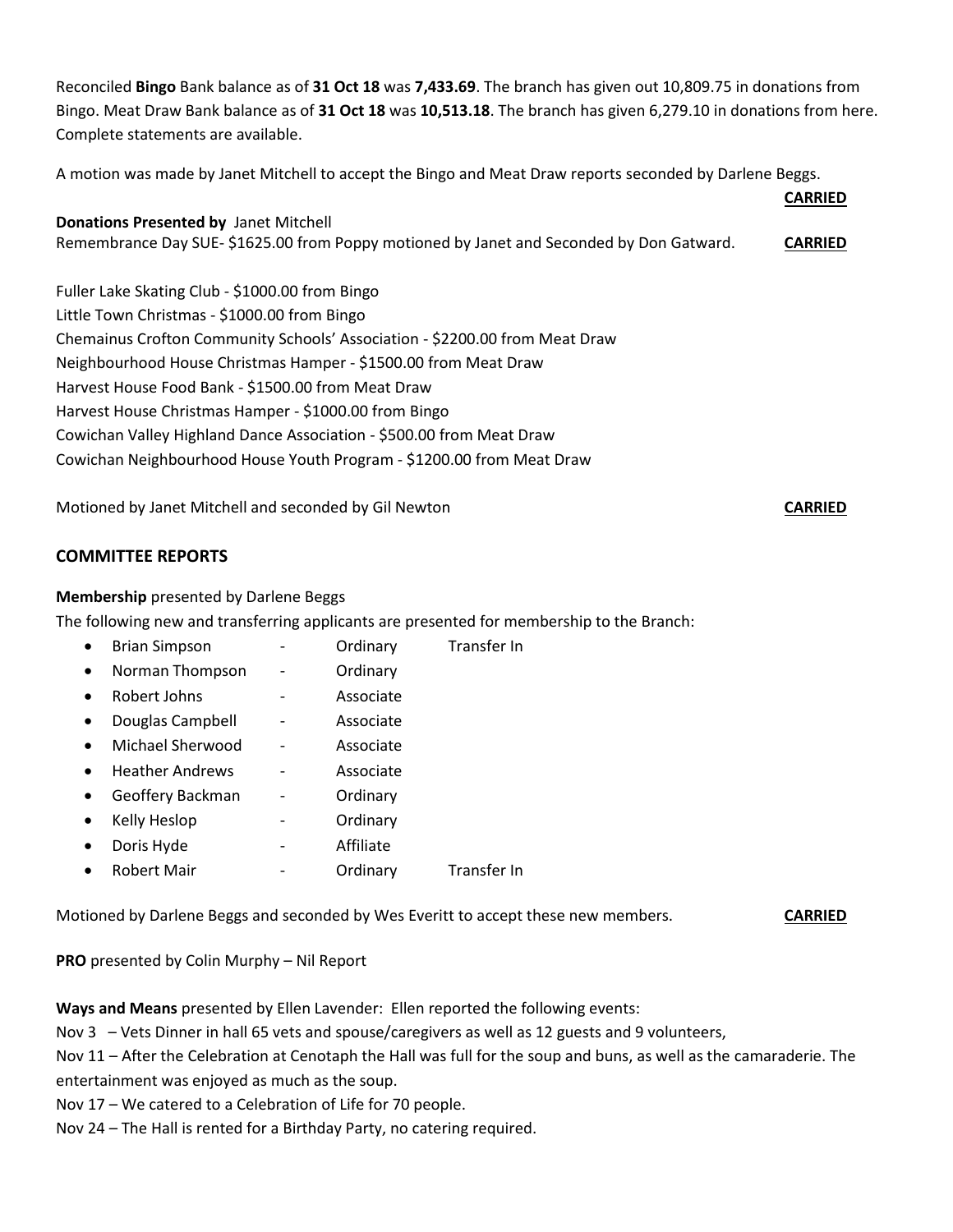Dec 1 – Christmas Craft and Bake Sale Dec 2 – Celebration of Life The Hall is rented for Little Town Christmas Dec 8 and a company Christmas Party Dec 16, no catering required.

## **Bar** presented by Peter Brady

Peter offered thanks to the volunteers who participated in last night's event. On 30 Nov we will start our "Chase the Jack" game in the lounge. Rules will be posted. Peter emphasized that Bar rules have to be followed to the letter when dealing with patrons when cut-off from drinking.

**House** presented by Gil Newton - Gil has started taking down the chimney with help from Keith Palou, Doug Simmonds and Howard Ballard. Fire suppression will be checked next week, and Darrell Beggs (electrician) will be installing new thermostats for us. Kathy Copely asked that the entranceway heater in the Hall be checked. **HOUSING**

**Service Officer** presented by Mike Beggs – 2 scooters still available for use in the bunker.

**Poppy** presented by Janet Mitchell - To-date have received 15,835.69 from the poppy campaign. Report attached to minutes. Janet reported that she is now working on the Poster and Literary Contest and judging will take place on 30 Nov.

**Sick & Visiting** presented by Diane Murphy – Diane reported that she had delivered or arranged delivery of 18 baskets for our shut-in veterans.

**Youth & Sports** presented by Rob Graham – (not present) – Gil mentioned that the Halloween Costume judging and party was a success. Report attached to these minutes.

**Sgt-at-Arms** presented by Wes Everitt - Colour Party has participated in 8 parades/ceremonies including the school where they received the rubbing from WW1 participant.

**Zone Report** presented by Wes Everitt - Next Zone Mtg – Feb and Zone Elections. Mike Beggs reported on the closure of Britannia Branch next year. Mike reported that it was strongly suggested we use guidelines from BC Yukon Circular 59.18 to adjust our bylaws to lift some of our restrictions on elections.

## **Honours and Awards** presented by Wes Everitt -

New Service Recognition Book Vol 13 is here.

Motion to accept Committee reports was moved by Mike Beggs and seconded by Gil Newton. **CARRIED**

## **OLD BUSINESS**

## **NEW BUSINESS**

**Volunteer Appreciation – December 13, 2018 at 1800 hrs (6:00 pm)** – There will be an appreciation night for the volunteers. Len will be sending out letter to directors soliciting names.

**Lounge hours over the holidays** – Closed 24-25-26 Dec and Jan 1. The Lounge will be opened New Year's Eve (Monday 31 Dec from 4pm) for New Year's Eve Party, a nominal fee will apply.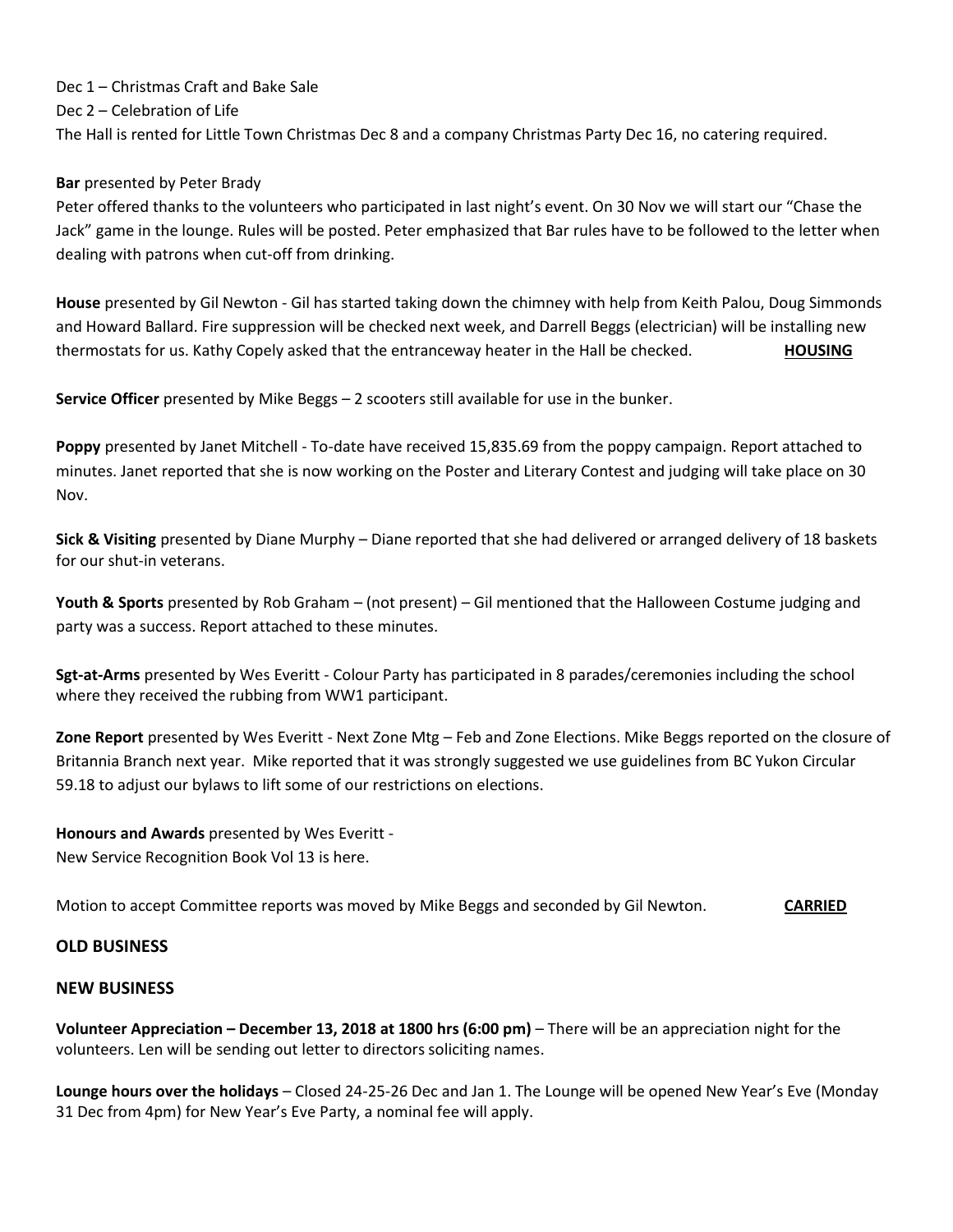**Proposed BYLAW Amendments –** Peter Brady presented a Notice of Motion – in order to propose two amendments to our bylaws. Notice will be posted in the lounge for our next elections. **(AI)**

**December Meeting** – A motion was presented by Colin Murphy and seconded Frans Vandenbrink to cancel the requirement for a December's general meeting. **CARRIED**

**Robbie Burns Dinner –** Wes reported there will be a Robbie Burns celebration on Saturday 19 Jan 19 and entertainment has already been booked. Details will be forthcoming.

**Legion Foundation Luncheon –** Dave Munro mentioned there would be Legion Foundation Luncheon which is an annual event in Victoria on 29 Nov – a fundraiser for the foundation. Dave to leave info with the office manager. **OFFICE**

**VAC –** Dave mentioned that Veteran's Affairs had changed their Emergency Funding Policy and he would be passing on the information to the Branch.

**Gordon Hughe**s **–** Gordon wanted to thank the Branch for the Basket he received.

There being no more business, proposal for adjournment by Mike Beggs and seconded by Gil Newton was presented and passed. **CARRIED**

## **Meeting adjourned** @ 1450 hrs.

C. Murphy Rec Secretary **Len Lavender, President** C. Murphy Rec Secretary

//Original signed by// //Original signed by//

Attachments: 2